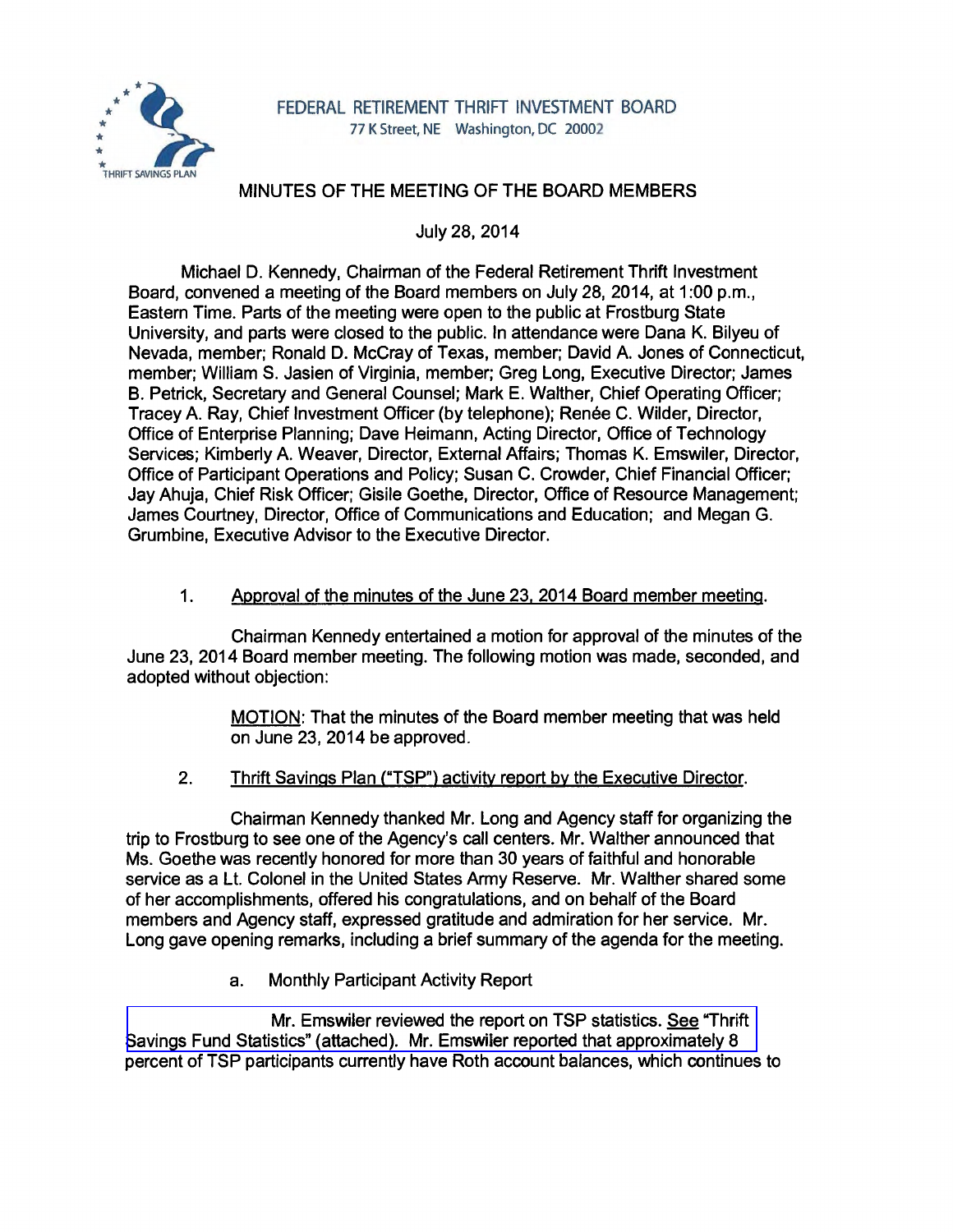increase. More than 26 percent of Uniformed Services Participants have Roth balances. Mr. Emswiler also reported that approximately 484 million dollars has been rolled in to the plan for the year. Mr. Jaisen asked if there were any set target numbers for Roth participation, and Mr. Long explained that the goal for the Uniformed Service members was participation in general, without distinguishing whether participation is pre-tax or post-tax.

#### b. Monthly Investment Performance Report

[Ms. Ray reviewed the fund performance memorandum, entitled "June](http://www.frtib.gov/pdf/minutes/MM-2014Jul-Att2.pdf)  2014 Performance Review- G, F, C, S, I, and L Funds" (attached). The first page compared BlackRock Funds' performance against their underlying indices both for the month of June and year-to-date. Ms. Ray pointed out that there was some tracking error in the Fixed Income Fund as a result of Securities Lending Income, and as a result of using a different pricing service for the Mortgage-Backed Securities than the Index itself uses. Ms. Ray reported that the International Fund has 30 basis points of positive tracking error for the year because of the tax effect on dividends. For the month of July, the C Fund is up 1.03 percent, the S Fund is down 2.2 percent, and the I Fund is down 0.58 percent. Ms. Ray explained that page 5 of the report contained the quarterly remarks, and reported that no exceptions had been found to BlackRock's proxy voting. Thereafter, the members made, seconded, and adopted the following resolution by unanimous vote:

#### RESOLUTION

WHEREAS the Federal Employees' Retirement System Act of 1986, as amended (5 U.S.C. § 8401 et seq.) provides that the Board members shall establish policies for the investment and management of the Thrift Savings Fund (5 U.S.C. § 8472(f)(1) and (2)); and

WHEREAS the Board members at this meeting have reviewed the investment performance and investment policies of the Government Securities Investment Fund, the Fixed Income Index Investment Fund, the Common Stock Index Investment Fund, the Small Capitalization Stock Index Investment Fund, and the International Stock Index Investment Fund; and

WHEREAS the Board members are satisfied with the investment performance and investment policies of these Funds;

NOW THEREFORE BE IT RESOLVED that the current investment policies for the Government Securities Investment Fund, the Fixed Income Index Investment Fund, the Common Stock Index Investment Fund, the Small Capitalization Stock Index Investment Fund, and the International Stock Index Investment Fund are affirmed without change.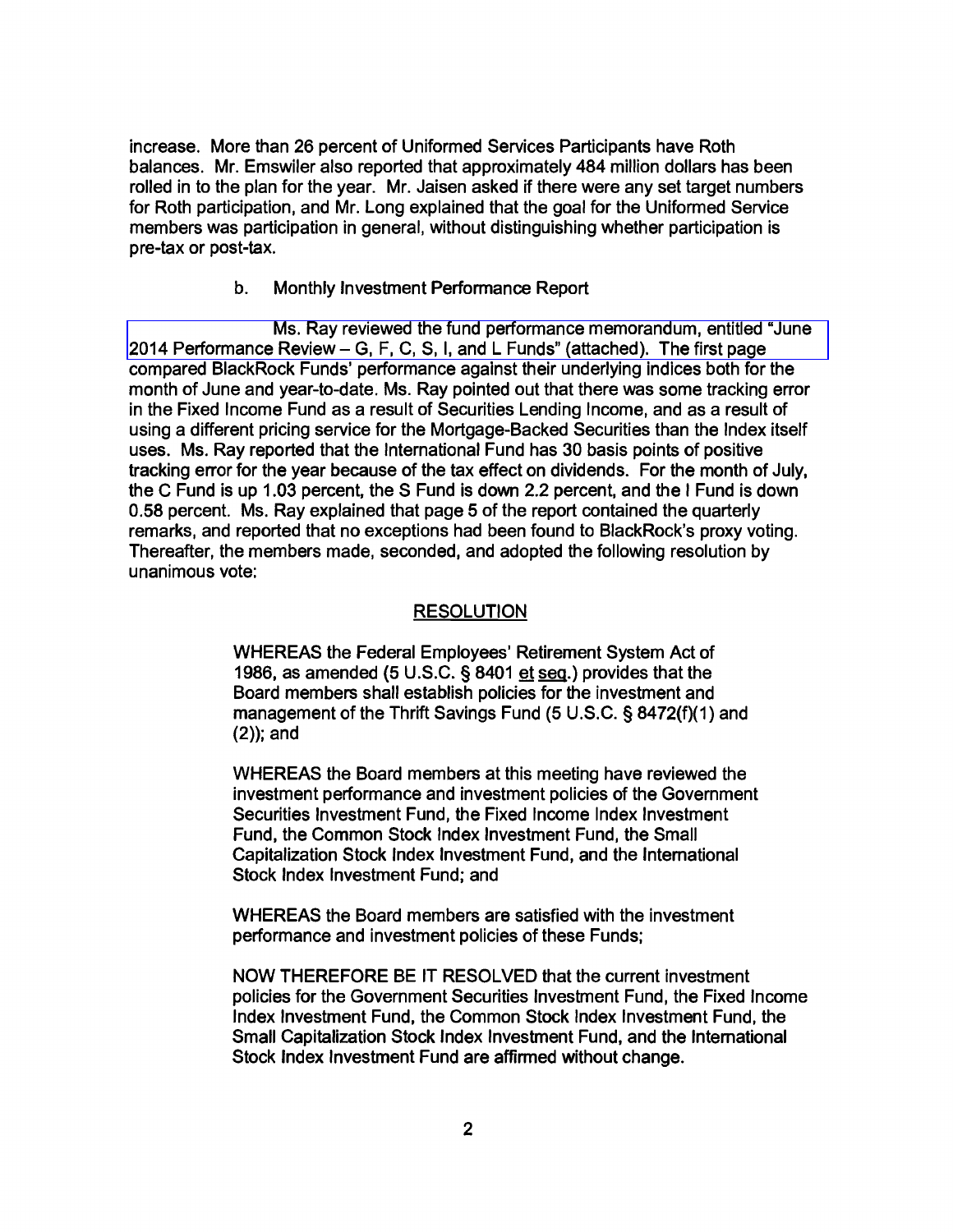### c. Legislative Report

Ms. Weaver reported that the Senate marked up S. 2117, the L Fund default bill, on June 25, 2014, and a committee report would be forthcoming. The House approved their version of the bill on July 14, 2014. Ms. Weaver reported that she would continue to work with both Houses to help expedite the process.

## 3. Quarterly reports.

a. Vendor Financials

[Mr. Ahuja introduced the Quarterly Vendor Financial Assessment](http://www.frtib.gov/pdf/minutes/MM-2014Jul-Att3.pdf)  (attached), and explained that nine vendors are tracked for purposes of the report. Six companies are publicly held and three are privately held. The report finds no indication that any of the vendors will not be able to provide the services for which they are under contract.

# b. Audit Status

[Mr. Ahuja reported that DOL had closed 19 of the open audit](http://www.frtib.gov/pdf/minutes/MM-2014Jul-Att4.pdf)  findings, and that a second audit of selected open findings is currently in progress. Mr. Ahuja explained that 116 findings remain open according to the auditor, but that the Agency considers more than 50 percent of these findings to be closed based on corrective action taken by the Agency.

### c. Budget Review

Ms. Crowder presented a third quarter budget update for fiscal year 2014. Currently, Ms. Crowder does not anticipate that Agency will require any additional funding for fiscal year 2014.

### 4. Office of Participant Operations and Policy Report.

Mr. Emswiler presented an overview and report on the Office of [Participant Operations and Policy \(attached\). Mr. Emswiler explained his office's](http://www.frtib.gov/pdf/minutes/MM-2014Jul-Att5.pdf)  mission of customer service and stated that a recent Office of Personnel Management (OPM) survey that looked at all Federal benefits found that TSP ratings have continued to climb since 2004. Mr. Emswiler also presented his office's future goals and recent achievements, which included awarding an annuity contract. Ms. Bilyeu asked if that contract was flexible enough to reflect the new options available by a modified IRS rule making lifetime annuities easier, and Mr. Long remarked that because those options may require a statutory change, a policy recommendation would be forthcoming.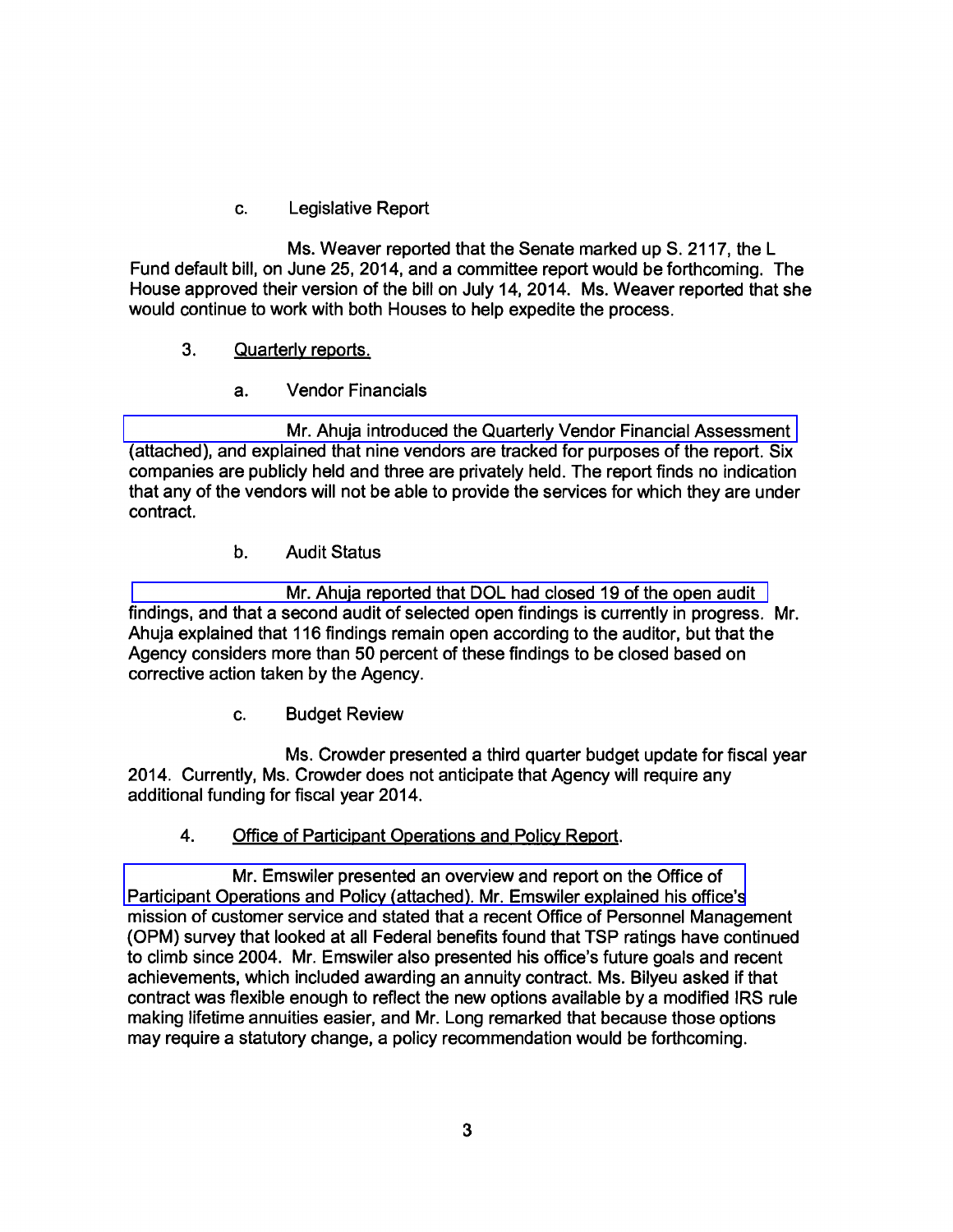### 5. Report on Participant Behavior and Demographics.

Ms. Wilder gave a presentation on Participant Behavior and [Demographics \(attached\). The report analyzed participant behavior during](http://www.frtib.gov/pdf/minutes/MM-2014Jul-Att6.pdf) 2009-2013, and the Agency received information from OPM to assist in its analysis. The analysis showed that the implementation of auto enrollment has likely raised participation levels across all demographics. Ms. Wilder stated that after three years of increasing deferral rates, deferral rates dropped 8.2 percent in 2013. Ms. Wilder also reported that the populations that defer at the lowest levels also tend to have the least diversified investments. In summation, automatic enrollment likely caused participation rates to increase, but the automatic default rate of 3 percent may have caused the average default level to decline. The Board Members discussed the possibility of examining an automatic 5 percent default rate.

### 6. Succession Plan

Mr. Long presented a proposed succession plan memorandum to the [Board members \(attached\). The purpose of the Emergency Executive Director](http://www.frtib.gov/pdf/minutes/MM-2014Jul-Att7.pdf)  Succession Plan is to outline the process the Board Members can follow to ensure succession of leadership in the event the Executive Director resigns, dies, or is otherwise separated from Agency service.

7. Adjournment

On a vote taken by the Chairman, the members closed the meeting at 2:40 p.m. for executive session.

At 3:02 p.m., upon completion of the executive session, the members reconvened the open portion of the meeting.

Whereupon, there being no further business, the following motion was made, seconded, and adopted without objection and Chairman Kennedy adjourned the meeting at 3:02 p.m.

MOTION: That this meeting be adjourned.

James B. Petrick **Secretary** 

### **Attachments**

- [1. Thrift Savings Fund Statistics](http://www.frtib.gov/pdf/minutes/MM-2014Jul-Att1.pdf)
- 2. June 2014 [Performance Review-G, F, C, S, I, and L Funds](http://www.frtib.gov/pdf/minutes/MM-2014Jul-Att2.pdf)
- [3. Quarterly Vendor Financial Assessment](http://www.frtib.gov/pdf/minutes/MM-2014Jul-Att3.pdf)